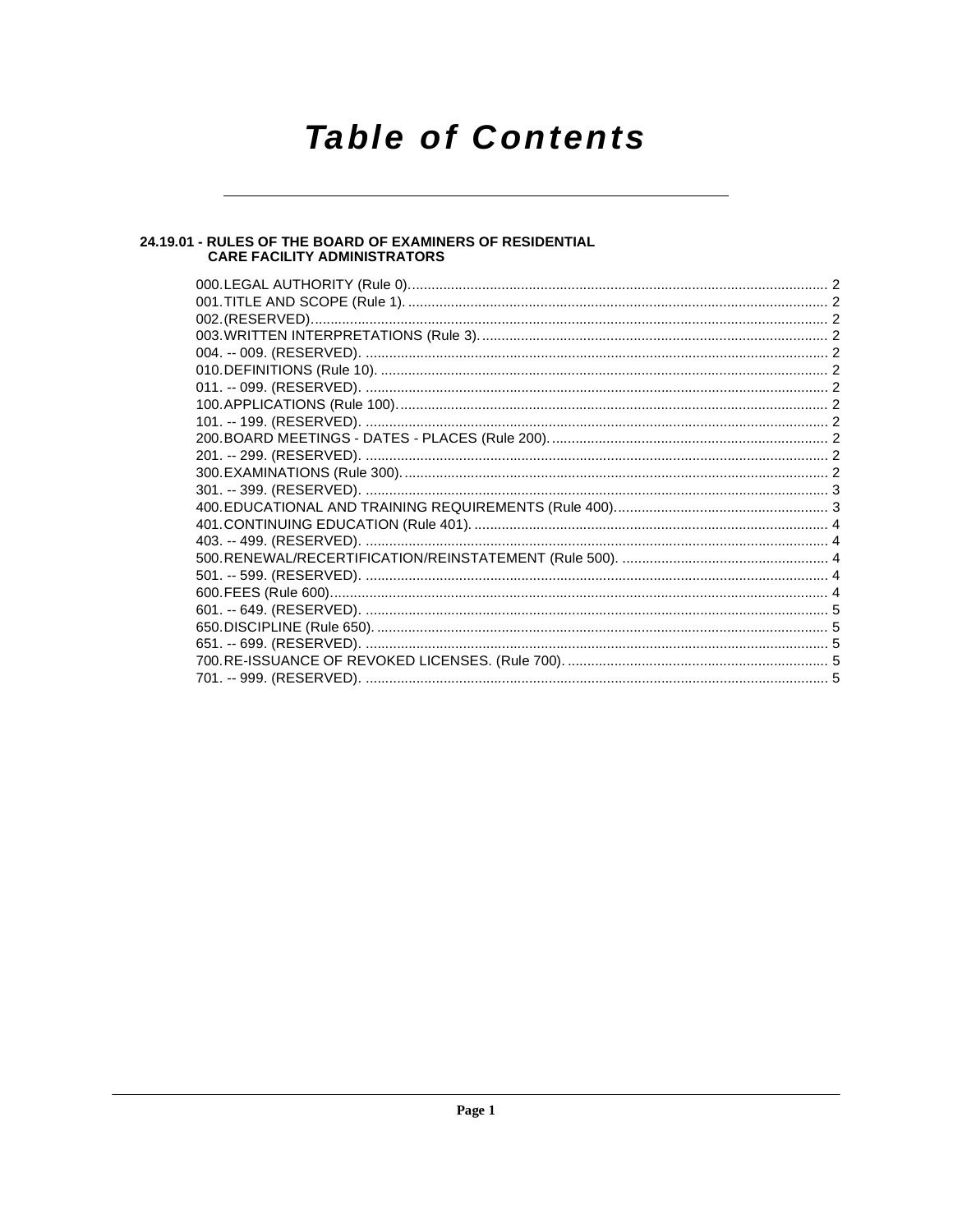#### **IDAPA 24 TITLE 19 Chapter 01**

### **24.19.01 - RULES OF THE BOARD OF EXAMINERS OF RESIDENTIAL CARE FACILITY ADMINISTRATORS**

#### <span id="page-1-1"></span><span id="page-1-0"></span>**000. LEGAL AUTHORITY (Rule 0).**

These rules are hereby prescribed and established pursuant to the authority vested in the Board of Examiners of Residential Care Facility Administrators by the provisions of Section 54-4205, Idaho Code. (7-1-93)

#### <span id="page-1-2"></span>**001. TITLE AND SCOPE (Rule 1).**

These rules shall be cited as IDAPA 24.19.01, "Rules of the Board of Examiners of Residential Care Facility Administrators". (7-1-93) Administrators".

#### <span id="page-1-3"></span>**002. (RESERVED).**

#### <span id="page-1-4"></span>**003. WRITTEN INTERPRETATIONS (Rule 3).**

The board may have written statements which pertain to the interpretation of the rules of this chapter. Such interpretations, if any, are available for public inspection and copying at cost in the main office of the Bureau of Occupational Licenses. (7-1-93)

#### <span id="page-1-5"></span>**004. -- 009. (RESERVED).**

#### <span id="page-1-19"></span><span id="page-1-6"></span>**010. DEFINITIONS (Rule 10).**

<span id="page-1-15"></span>**01. Board**. The Board of Examiners of Residential Care Facility Administrators as prescribed in Section 54-4202, Idaho Code. (7-1-93)

#### <span id="page-1-7"></span>**011. -- 099. (RESERVED).**

#### <span id="page-1-14"></span><span id="page-1-8"></span>**100. APPLICATIONS (Rule 100).**

Applications will be on forms approved by the Board. No application will be considered for any action unless accompanied by the appropriate fees. (7-1-98)

#### <span id="page-1-9"></span>**101. -- 199. (RESERVED).**

#### <span id="page-1-17"></span><span id="page-1-10"></span>**200. BOARD MEETINGS - DATES - PLACES (Rule 200).**

**01. Board Meeting Dates**. The board shall meet on the second Thursday of March and September of each year. (7-1-98) each year. (7-1-98)

<span id="page-1-22"></span><span id="page-1-18"></span><span id="page-1-16"></span>**02. Place Of Board Meetings**. Board meetings will be held in Boise, Idaho, at the bureau. (7-1-93)

**03. Dates And Places May Be Changed**. Dates and places of board meetings may be changed by the action of the majority of the board and advance public notice given. (7-1-93)

#### <span id="page-1-11"></span>**201. -- 299. (RESERVED).**

#### <span id="page-1-20"></span><span id="page-1-12"></span>**300. EXAMINATIONS (Rule 300).**

<span id="page-1-13"></span>**01. Application And Deadline Date For Filing**. An application for examination must be accompanied by the examination fee and proof of completion of approved curriculum. Applications must be received at least thirty (30) days prior to the date of examination. (7-1-98)

<span id="page-1-21"></span>**02. Individuals Who Have Special Needs**. Individuals who have special needs as defined by the American Disabilities Act must specify those needs or required services as indicated on the application form.

(7-1-93)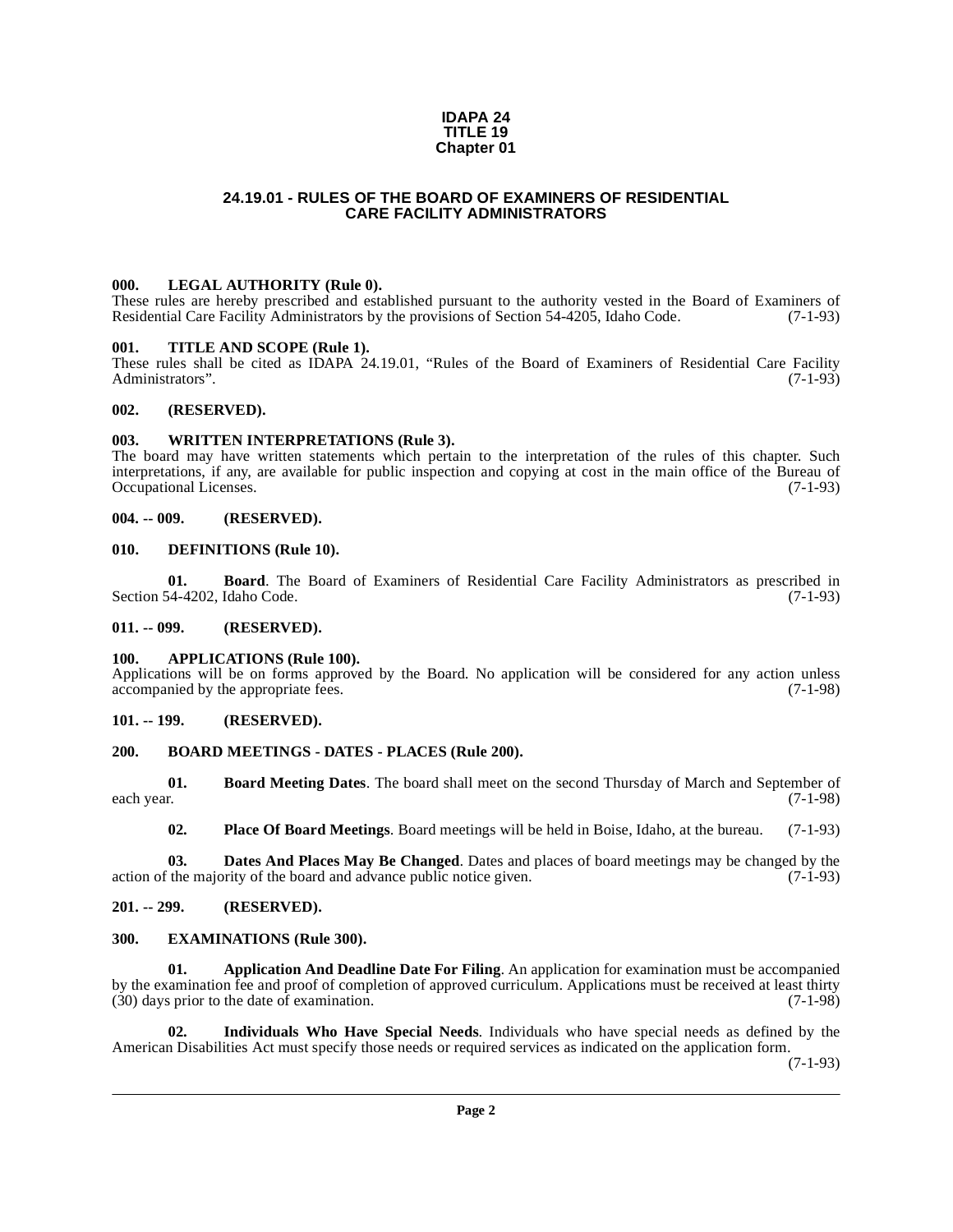### **IDAHO ADMINISTRATIVE CODE IDAPA 24.19.01 - Rules of the Board of Examiners bureau Care Facility Administrators**

**03. Dates Of Exams**. Examinations will be administered on the second Tuesday in January, April, July, bber of each year at times and locations to be set by the board. (4-5-00) and October of each year at times and locations to be set by the board.

<span id="page-2-4"></span><span id="page-2-3"></span>

| 04.   | <b>Contents Of Exam.</b> The examination will consist of two (2) sections.   | $(7-1-93)$ |
|-------|------------------------------------------------------------------------------|------------|
| a.    | Section One will include questions from all or some of the following topics: | $(7-1-98)$ |
| i.    | Business Planning and Marketing.                                             | $(7-1-93)$ |
| ii.   | Fiscal Planning and Management.                                              | $(7-1-93)$ |
| iii.  | Human Resource Planning.                                                     | $(7-1-93)$ |
| iv.   | Residential Health Services.                                                 | $(7-1-93)$ |
| V.    | Nutrition and Food Service.                                                  | $(7-1-93)$ |
| vi.   | Working with the Elderly.                                                    | $(7-1-93)$ |
| vii.  | Working with the Mentally Ill.                                               | $(7-1-93)$ |
| viii. | Social and Recreational Activities.                                          | $(7-1-93)$ |
| ix.   | Legal Issues.                                                                | $(7-1-93)$ |
| X.    | Licensing Process.                                                           | $(7-1-93)$ |
| xi.   | Housekeeping.                                                                | $(7-1-93)$ |
| xii.  | Physical Maintenance and Fire Safety.                                        | $(7-1-93)$ |
| xiii. | Developmentally Disabled.                                                    | $(7-1-98)$ |

b. Section Two will include questions from the Idaho Board and Care Act, Chapter 33, Title 39, Idaho Code and the Idaho Department of Health and Welfare rules promulgated thereunder and appearing at Title 3, Chapter 21. 21.  $(7-1-93)$ 

<span id="page-2-6"></span>**05. Passing Score On Exam**. An examination is passed by obtaining a score of seventy percent (70%) or better on each section. Applicants who fail to pass one (1) section of the examination must retake and pass that section within two (2) years from the date of the first examination or the application file will be terminated without further notice to the applicant, and the applicant will be required to begin the process as a new applicant except that no further temporary permits will be granted. (7-1-98)

<span id="page-2-7"></span>**06. Requirements For Retakes**. There will be a seventy-five dollar (\$75) fee for retakes of any or all portions of the examination. Individuals desiring to be reexamined must file a letter of intent, together with the appropriate fee, with the board. The letter and fee must be received by the Bureau at least thirty (30) days prior to  $\alpha$  examination.  $(7-1-93)$ 

#### <span id="page-2-0"></span>**301. -- 399. (RESERVED).**

#### <span id="page-2-5"></span><span id="page-2-1"></span>**400. EDUCATIONAL AND TRAINING REQUIREMENTS (Rule 400).**

<span id="page-2-2"></span>**01. Approved Course**. The Certification Program for Residential Care Facility Administrators course administered by the National Residential Care Association, is an approved course of study to qualify for licensure. (7-1-93)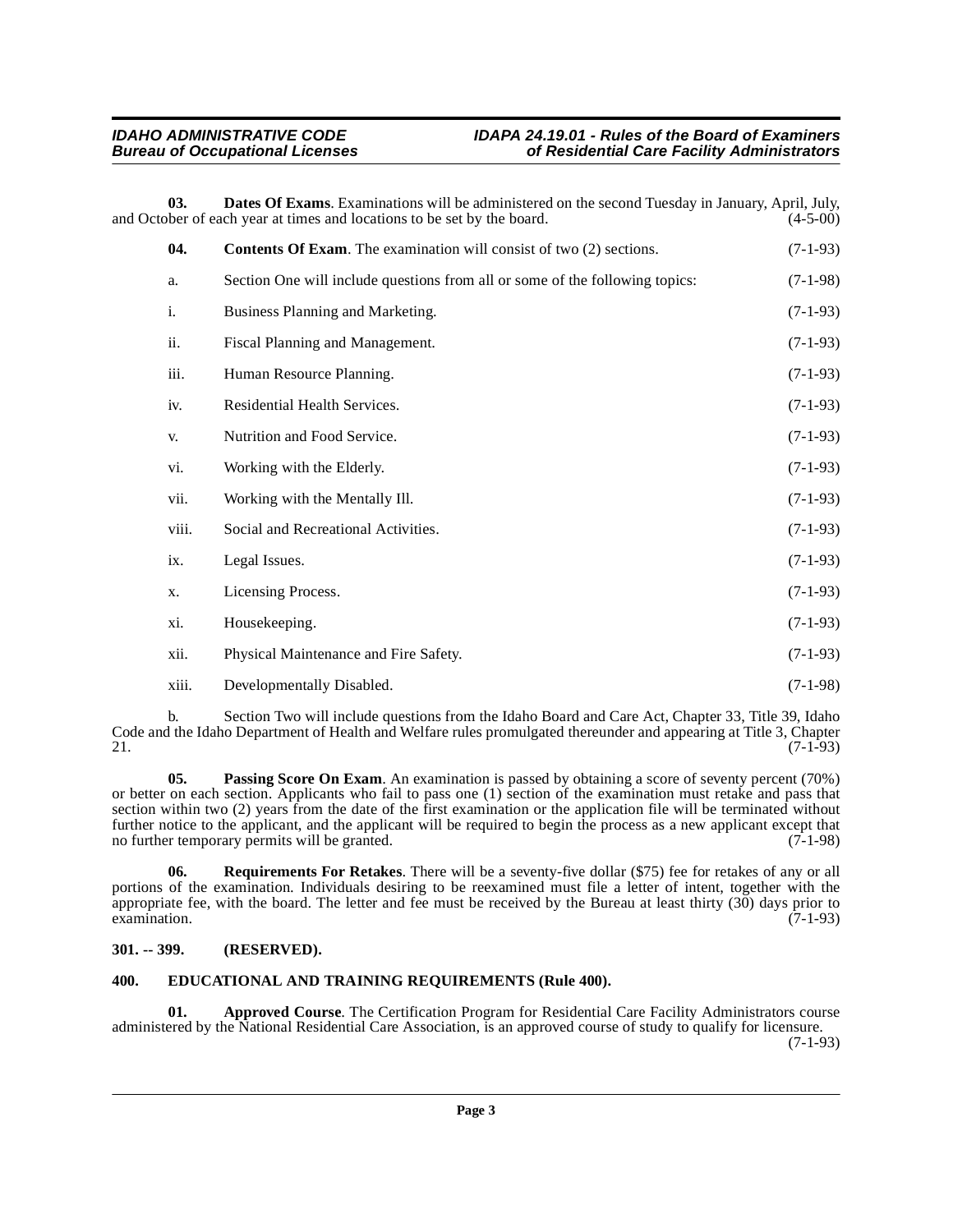#### **IDAHO ADMINISTRATIVE CODE IDAPA 24.19.01 - Rules of the Board of Examiners bureau Care Facility Administrators**

<span id="page-3-6"></span>**02. Approval Of Other Courses**. Applicants may, in lieu of completion of the Certification Program for Residential Care Facility Administrators, submit documentation of other course content and/or college transcripts, Vo-ed transcripts etc., supporting successful completion of courses substantially meeting course content requirements listed in Subsection 300.04.a. These courses must be approved by the Board before equivalency will be given.

(7-1-93)

#### <span id="page-3-8"></span><span id="page-3-0"></span>**401. CONTINUING EDUCATION (Rule 401).**

<span id="page-3-9"></span>**01. Courses Approved**. Courses of study in health and residential care administration sponsored by accredited universities or colleges; health or residential care seminars relevant to residential care administration sponsored by national, state or local agencies or associations will be acceptable to meet the continuing education requirement. Other courses of study or seminars may be approved by the Board. (7-1-93) requirement. Other courses of study or seminars may be approved by the Board.

**02. Minimum Hours Required**. Applicants for annual recertification/renewal shall be required to have a minimum of twelve (12) hours of continuing education courses within the preceding twelve (12) month period. First Aid and/or Cardio-Pulmonary Resuscitation courses shall not be considered for continuing education credit. (7-1-93)

<span id="page-3-19"></span><span id="page-3-17"></span><span id="page-3-10"></span>**03. Educational Hour - Defined**. An hour of education will mean sixty (60) minutes. (7-1-93)

#### **402. TEMPORARY PERMITS - LIMITATIONS (Rule 402)**.

**01. Requirements For Issuance**. A temporary permit may be issued for six (6) months upon application and payment of fees. Temporary permits may be renewed one (1) time without further qualification. A second renewal will be issued, only where an applicant has taken and passed one (1) part of the two part examination. No more than two (2) renewals will be issued for any reason. (7-1-96)

<span id="page-3-11"></span>**02. Emergency Permit**. An emergency permit will be issued only in the event that the facility ces an unexpected vacancy. (7-1-98) experiences an unexpected vacancy.

#### <span id="page-3-1"></span>**403. -- 499. (RESERVED).**

#### <span id="page-3-16"></span><span id="page-3-2"></span>**500. RENEWAL/RECERTIFICATION/REINSTATEMENT (Rule 500).**

Licenses expire on June 30 of each year and there will be no grace period for renewal. The Board shall refuse to renew a residential care administrators license unless the required fee is accompanied by an affidavit signed by the applicant setting forth the applicant's completion of continuing education requirements. (7-1-93) applicant setting forth the applicant's completion of continuing education requirements.

<span id="page-3-18"></span>**01. Requirements For Reinstatement**. Applicants seeking reinstatement of a license canceled for failure to renew within five (5) years of the cancellation period, must pay a twenty-five dollar (\$25) reinstatement fee plus the back year or years fees and shall provide verification of twelve (12) hours of continuing education. (7-1-98)

<span id="page-3-7"></span>**02. Beyond A Five Year Lapse**. Beyond a five (5) year lapse, the applicant will be treated as a new applicant and application shall be made on the same forms as an application for an original license. (7-1-93)

#### <span id="page-3-3"></span>**501. -- 599. (RESERVED).**

#### <span id="page-3-4"></span>**600. FEES (Rule 600).**

<span id="page-3-14"></span><span id="page-3-13"></span><span id="page-3-12"></span>**01.** License Application Fee. License Application - twenty-five dollars (\$25). (7-1-93)

**02. Examination Fee**. Examination Fee (must be submitted with license application) - seventy-five (575). dollars  $(\$75)$ .

**03. Annual Recertification Or Renewal Fee**. Annual Recertification or Renewal Fee - seventy-five dollars (\$75). (7-1-93)

<span id="page-3-15"></span><span id="page-3-5"></span>**04. Provisional/Temporary**. Provisional/Temporary - forty dollars (\$40). (7-1-93)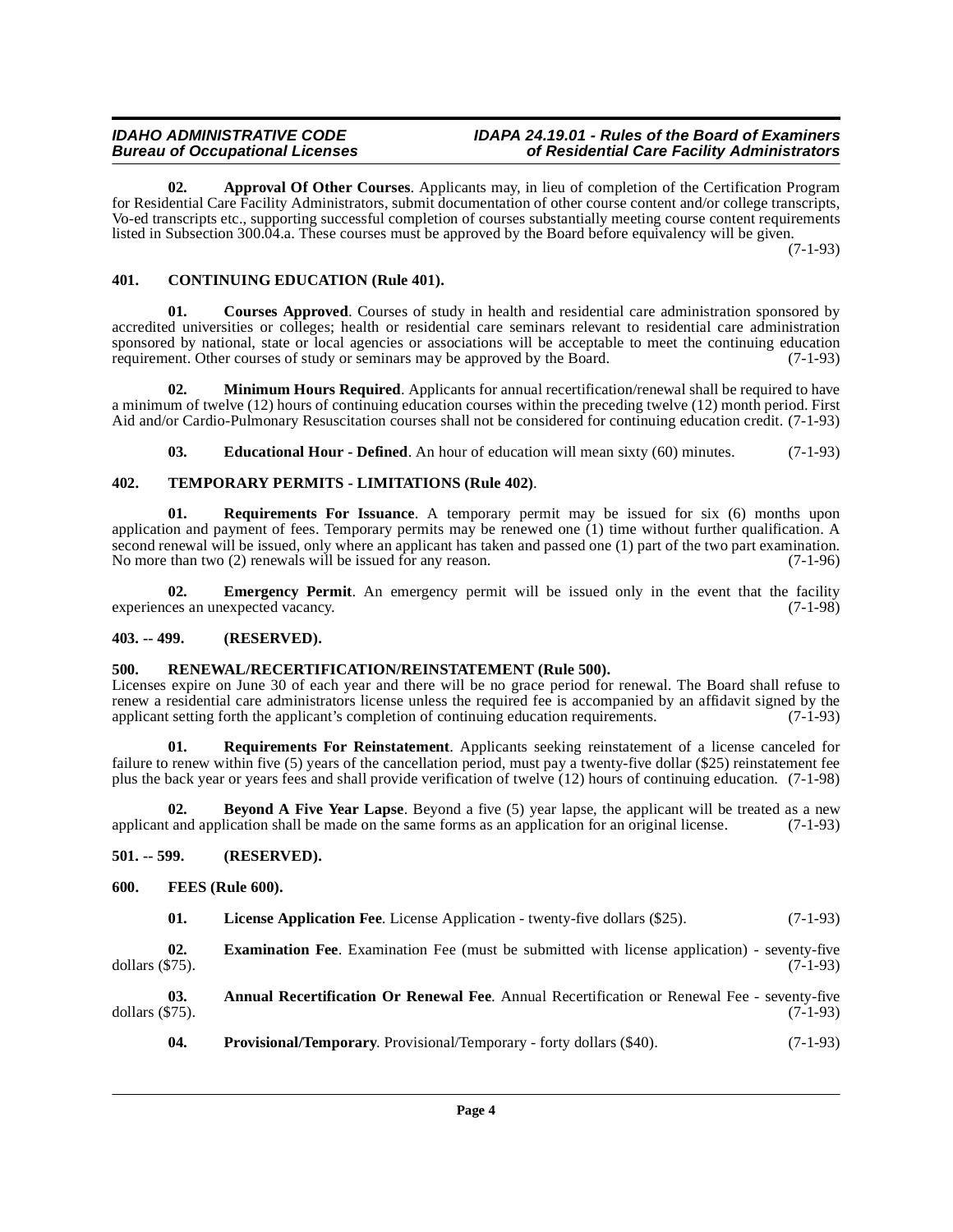- <span id="page-4-11"></span>**05.** Reinstatement Fee. Reinstatement - twenty-five dollars (\$25). (7-1-93)
- <span id="page-4-10"></span>**06. Reapplication For Examination Fee**. Reapplication for examination - seventy-five dollars (\$75). (7-1-93)
- <span id="page-4-8"></span><span id="page-4-7"></span><span id="page-4-5"></span>**07.** Reissuance Of Lost License Fee. Reissuance of lost license - ten dollars (\$10). (7-1-93)
- <span id="page-4-0"></span>**601. -- 649. (RESERVED).**

#### <span id="page-4-1"></span>**650. DISCIPLINE (Rule 650).**

**01.** Civil Fine. The Board may impose a civil fine not to exceed one thousand dollars (\$1,000) upon a residential care facility administrator for each violation of Section 54-4213(1). Idaho Code. (3-18-99) licensed residential care facility administrator for each violation of Section 54-4213(1), Idaho Code.

<span id="page-4-6"></span>**02. Costs And Fees**. The Board may order a licensed residential care facility administrator to pay the costs and fees incurred by the Board in the investigation or prosecution of the licensee for violation of Section 54-<br>4213(1), Idaho Code. (3-18-99) 4213(1), Idaho Code.

#### <span id="page-4-2"></span>**651. -- 699. (RESERVED).**

#### <span id="page-4-9"></span><span id="page-4-3"></span>**700. RE-ISSUANCE OF REVOKED LICENSES. (Rule 700).**

The Board may in its discretion entertain the re-issuance of a license to any person whose license has been revoked. Application for the re-issuance of a license or registration that has been revoked shall be made on the same form as an application for an original license. Any such applicant will be required to submit to a review by the Board and may be required to sit for a special examination at the Board's discretion. (7-1-93)

#### <span id="page-4-4"></span>**701. -- 999. (RESERVED).**